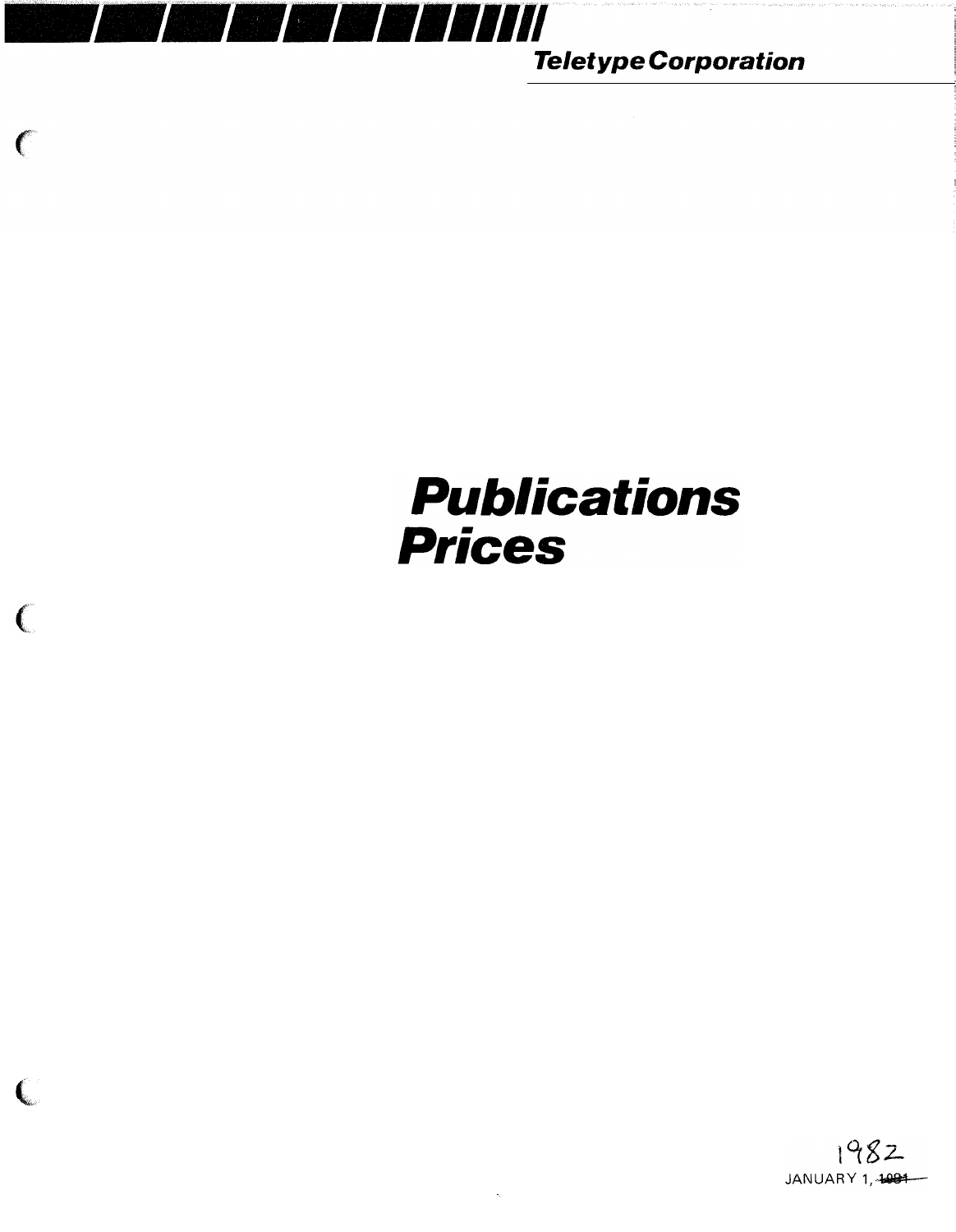## **CONTENTS**

### MAINTENANCE, INSTALLATION, OPERATION AND PARTS PUBLICATIONS

The listing which follows describes the most frequently requested Maintenance, Installation, Operation, Parts and Sales Publications. documentation is generated. Consequently, this listing is constantly expanding.

As new products are introduced and existing equipment adapted to meet our customer's changing communication requirements, additional

Page

:J

If you do not find the publication(s) desired, contact your Teletype Corporation Sales Representative for assistance.

The following abbreviations are used:

| A - Adjustments       | M - Complete Technical Manual              | RI – Registration Instructions |
|-----------------------|--------------------------------------------|--------------------------------|
| B - Bulletin          | P - Parts List                             | S - Servicing or Service       |
| CD – Circuit Diagrams | MA - Maintenance                           | PO - Principles of Operation   |
| D - Description       | OM - Operator's Manual                     | T - Theory or Testing          |
| I – Installation      | RM - Repair Manual/<br>Routine Maintenance | $D/R$ – Disassembly/Reassembly |
| L - Lubrication       |                                            | TS - Troubleshooting           |
| WD - Wiring Diagrams  | RS - Routine Service                       | UG – User's Guide              |

Note: Abbreviations in descriptions denote the Teletype Corporation Unit Code Prefix or Special Features.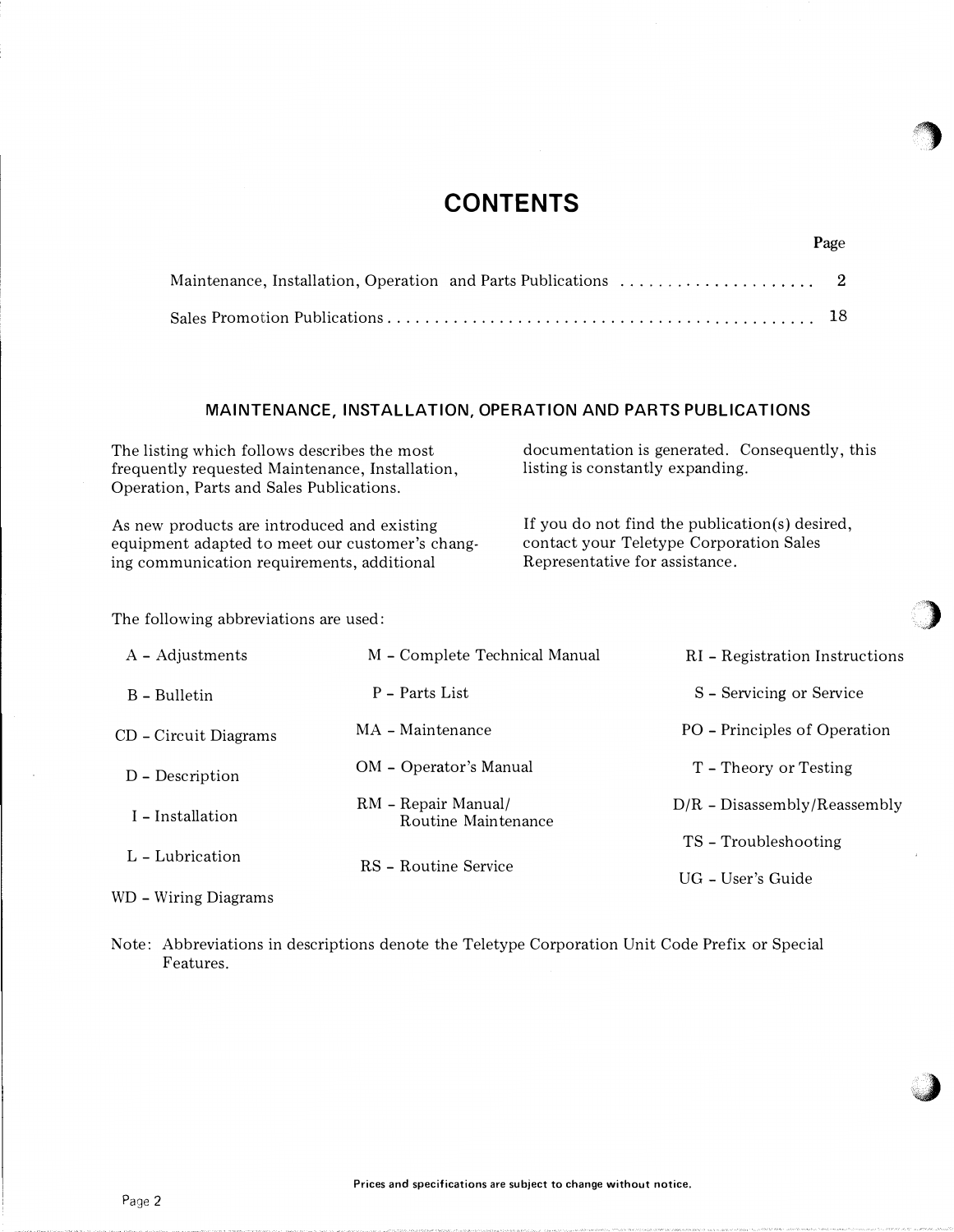## MAINTENANCE, INSTALLATION, OPERATION AND PARTS PUBLICATIONS

 $\epsilon$ 

 $\left($ 

| <b>Bulletin</b><br>or<br>Manual | Contents       | Subject                                                                                          | Price      |
|---------------------------------|----------------|--------------------------------------------------------------------------------------------------|------------|
| 181B                            | M              | Signal Distortion Test Set (DXD)                                                                 | \$<br>4.00 |
| 184B                            | D & A          | Portable Distortion Test Set (ED)                                                                | 1.00       |
| 187B                            | D & A          | Signal Distortion Test Set and Test Message<br>Distributor (Code Disk Operated) (ED)             | 3.00       |
| 215B                            | M              | High Speed Tape Punch Set (BRPE, BRPEB)                                                          | 6.00       |
| 216B                            | D & T          | M28 Page Printer Set (LP, LK, LB, LAC)                                                           | 6.00       |
| 217B                            | A & L          | M28 Page Printer Set (LP, LK, LB, LAC,<br>LBAC, LPC)                                             | 19.00      |
| 234B                            | M              | Multiple Wire Distributor (LD)                                                                   | 3.00       |
| 235B                            | A, L, D<br>& T | Transmitter Distributor (LXD, LXDB, LXDC,<br>LMXB, LX) (Single Contact-Fixed Head)               | 8.00       |
| 242B                            | D & T          | M28 Transmitter Distributor (LBXD, LBXB,<br>LBXC) (Multi-Contact-Fixed Head)                     | 4.00       |
| 243 B                           | A & L          | M28 Transmitter Distributor (LBXD, LBXB,<br>LMXB, LCXB, LBAC, AC) (Multi-Contact-<br>Fixed Head) | 6.00       |
| 244B                            | D & T          | M28 Multi-Magnet Reperforator (LARP, LARB)                                                       | 2.00       |
| 245B                            | A & L          | M28 Multi-Magnet Reperforator (LARP, LARB)                                                       | 4.00       |
| 246B                            | D & T          | M28 Typing Reperforator Sets (LPR, LRB,<br>LRC, LT                                               | 6.00       |
| 247B                            | A & L          | M28 Typing Reperforator and Tape Printer<br>Sets (LPR, LRB, LRC, LT, LTP, LTRK,<br>LMRB, LBAC)   | 15.00      |
| 248B                            | A & L          | M28 Tape Handling Stand and Reperforator<br>Transmitter Base (LTHS, LRXB, LBAC)                  | 6.00       |
| 249B                            | D & T          | M28 Perforator Transmitter (LAK, LPE,<br>LCXB, LAAC) (Units Peculiar to ASR Sets)                | 5.00       |
| 250 <sub>B</sub>                | A & L          | M28 Perforator Transmitter (LAK, LPE,<br>LAAC, LTPE) (Units Peculiar to ASR Sets)                | 13.00      |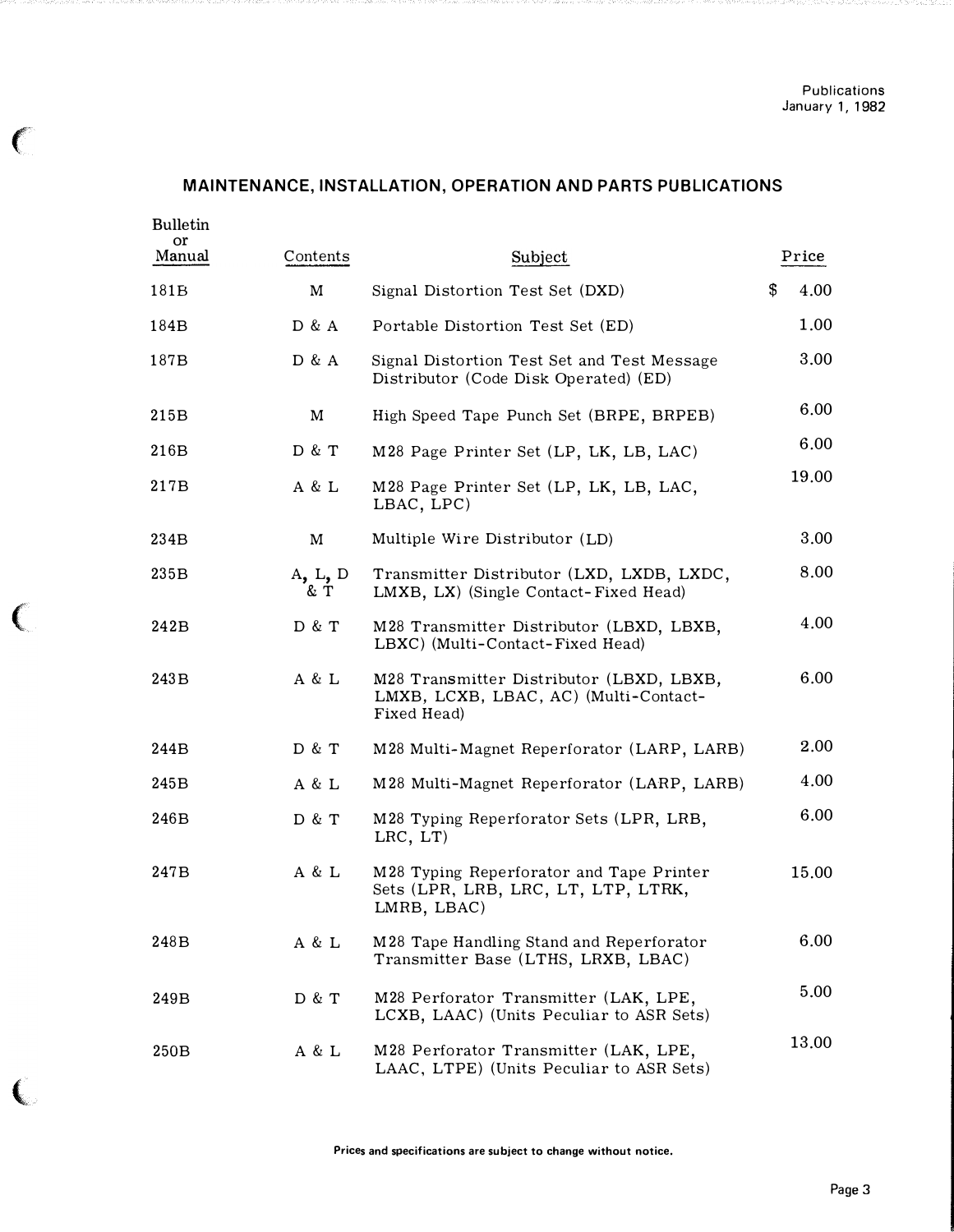| Bulletin<br>or |             |                                                                               |            |  |
|----------------|-------------|-------------------------------------------------------------------------------|------------|--|
| Manual         | Contents    | Subject                                                                       | Price      |  |
| 251B           | D & T       | M28 Transmitter Distributor (LAXD)<br>(Pivoted Head, Multi-Contact)           | \$<br>3.00 |  |
| 252B           | A & L       | M28 Transmitter Distributor (LAXD)<br>(Pivoted Head, Multi-Contact)           | 4.00       |  |
| 253B           | D & T       | M28 Transmitter Distributor (LCXD)<br>(Pivoted and Fixed Head, Multi-Contact) | 4.00       |  |
| 254B           | A & L       | M28 Transmitter Distributor (LCXD)<br>(Pivoted and Fixed Head, Multi-Contact) | 4.00       |  |
| 255B           | D & T       | M28 Non-Typing Reperforator (LRPE)                                            | 1.00       |  |
| 256B           | A & L       | M28 Non-Typing Reperforator (LRPE)                                            | 7.00       |  |
| 257B           | $\mathbf M$ | M28 Tape Splicer (LTS)                                                        | 1.00       |  |
| 259B           | D & A       | Polar Relay (33RY and 34RY)                                                   | 1.00       |  |
| 267B           | М           | Tape Reader Set (CX)                                                          | 5.00       |  |
| 270B Vol. 1    | М           | M28 CRITICOMM ASR Sets (ASR, KSR, RO)                                         | 22.00      |  |
| 270B Vol. 2    | M & P       | M28 CRITICOMM ASR Sets (ASR, KSR, RO)                                         | 10.00      |  |
| 270B Vol. 3    | WD          | M28 CRITICOMM ASR Sets (ASR, KSR, RO)                                         | 9.00       |  |
| 271B Vol. 1    | М           | M28 Reperforator Transmitter Sets -<br>CRITICOMM (RT, TT)                     | 19.00      |  |
| 271B Vol. 2    | M & P       | M28 Reperforator Transmitter Sets -<br>CRITICOMM (RT, TT)                     | 9.00       |  |
| 271B Vol. 3    | WD          | M28 Reperforator Transmitter Sets -<br>CRITICOMM (RT, TT)                     | 16.00      |  |
| 272B           | M           | M28 and M35 Answer Back Unit (LABD)                                           | 2.00       |  |
| 275B Vol. 1    | М           | M28 Torn Tape System                                                          | 20.00      |  |
| 275B Vol. 2    | WD          | M28 Torn Tape System                                                          | 15.00      |  |
| 276B           | M           | M28 Receiving Selector Set (LRS)                                              | 4.00       |  |
| 279B           | М           | High Speed Tape Punch (DRPE)                                                  | 7.00       |  |

 $\lambda$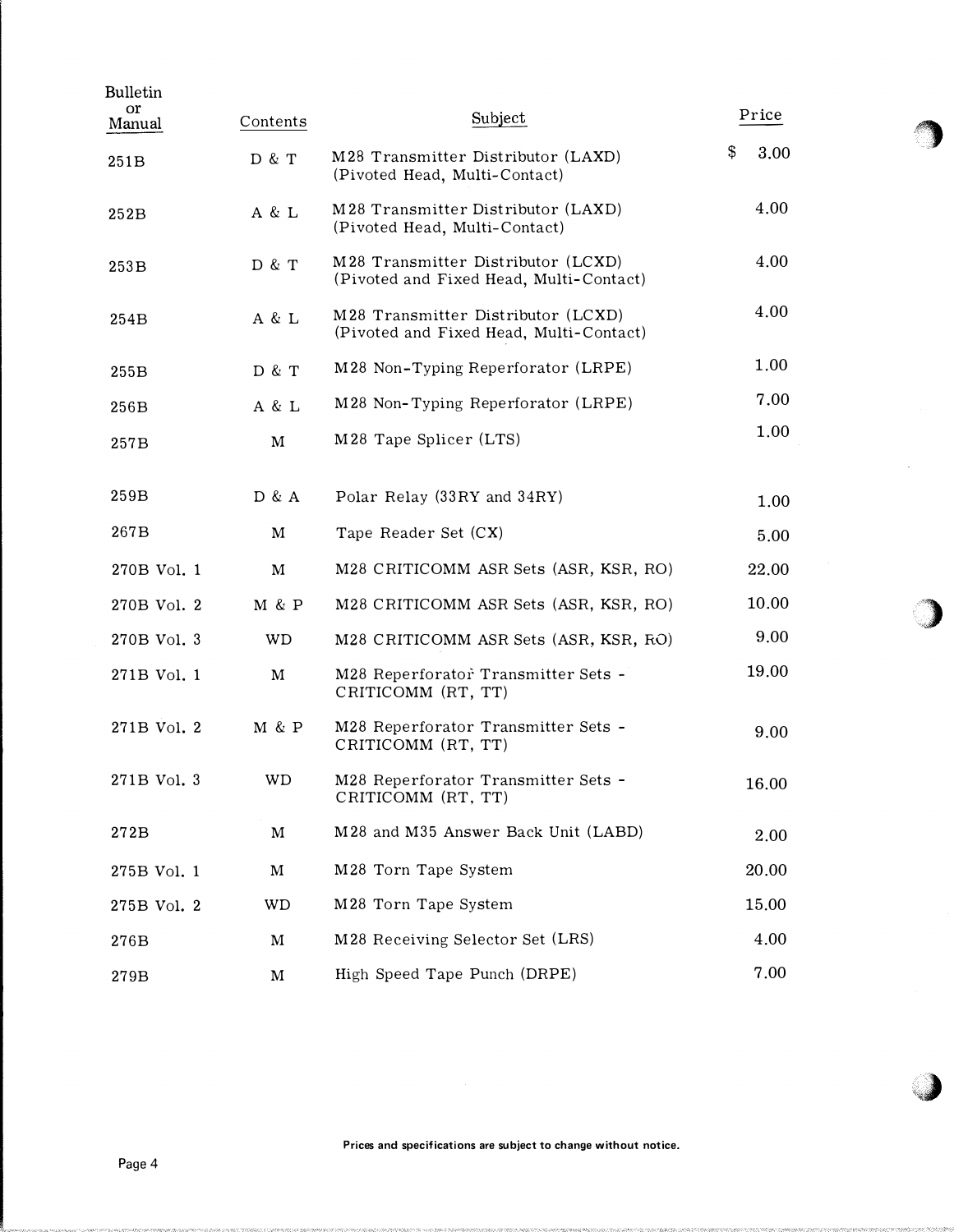| <b>Bulletin</b><br>or |             |                                                                                                               |         |
|-----------------------|-------------|---------------------------------------------------------------------------------------------------------------|---------|
| Manual                | Contents    | Subject                                                                                                       | Price   |
| 280B Vol. 1           | M           | M35 Page Printer Set (ASR)                                                                                    | \$16.00 |
| 280B Vol. 2           | M           | M35 Page Printer Set (ASR)                                                                                    | 18.00   |
| 281B Vol. 1           | M           | M35 Page Printer Set (KSR, RO)                                                                                | 11.00   |
| 281B Vol. 2           | М           | M35 Page Printer Set (KSR, RO)                                                                                | 11.00   |
| 282B                  | М           | M35 Receive-Only Typing Reperforator<br>(LPR, LRB, LRC, LT)                                                   | 11.00   |
| 283B                  | M & P       | M35 Keyboard Tape Punch (LKPE, LKTP, LKPC)                                                                    | 10.00   |
| 284B                  | $\mathbf M$ | M28 Compact Keyboard (KSR & RO) (LLB,<br>LLK, LPC)                                                            | 16.00   |
| 284B/RF               | D & I       | M28 Compact Send Receive (KSR) with<br><b>RFI</b> Suppression                                                 | 14.00   |
| 285B Vol. 1           | M           | High Speed Tape to Tape System (TYPE 1 and 2)                                                                 | 15.00   |
| 285B Vol. 2           | WD          | High Speed Tape to Tape System (TYPE 1 and 2)                                                                 | 11.00   |
| 286B                  | M           | Data Analysis of Reorder Traps Dart System                                                                    | 8.00    |
| 287B Vol. 1           | M           | M35 Data Communications Set (ASR)                                                                             | 14.00   |
| 287B Vol. 2           | M           | M35 Data Communications Set (ASR)                                                                             | 15.00   |
| 288B                  | M           | M28 Tape Printer (Stock Ticker) (LP, LB,<br>LPC, LMU)                                                         | 6.00    |
| 289B                  | M           | M32 and M33 Self-Contained Keyboard (UK)                                                                      | 4.00    |
| 290B                  | М           | M35 Transmitter Distributor Set (LXD,<br>LXDB, LBXD)                                                          | 9.00    |
| 291 <sub>B</sub>      | M           | M35 Automatic Send-Receive Set (Circuit<br>Switching) (ASR)                                                   | 8.00    |
| 292B Vol. 1           | M           | Telespeed Tape to Tape System (TYPE 5)                                                                        | 15.00   |
| 292B Vol. 2           | WD          | Telespeed Tape to Tape System (TYPE 5)                                                                        | 8.00    |
| 293B                  | M           | Selector Magnet Drivers                                                                                       | 2.00    |
| 294B                  | M           | M28 and M35 Multi-Magnet Non-Typing<br>Reperforator Set (LARP) (Early Design M28<br>Covered by 244B and 235B) | 5.00    |
| 295B                  | M & P       | Motor Units (MU, LMU, YMU)                                                                                    | 6.00    |
| 296B                  | M           | M35 Multiple Wire Distributor                                                                                 | 1.00    |
| 297B<br>(Preliminary) | M           | Discrete Calling Generator (DCG)                                                                              | 6.00    |
| 298B                  | M           | M28 Keyboard Send-Receive (KSR) and<br>Receive-Only (RO) Teletypewriter Sets<br>TT470/UG and TT471/UG         | 7.00    |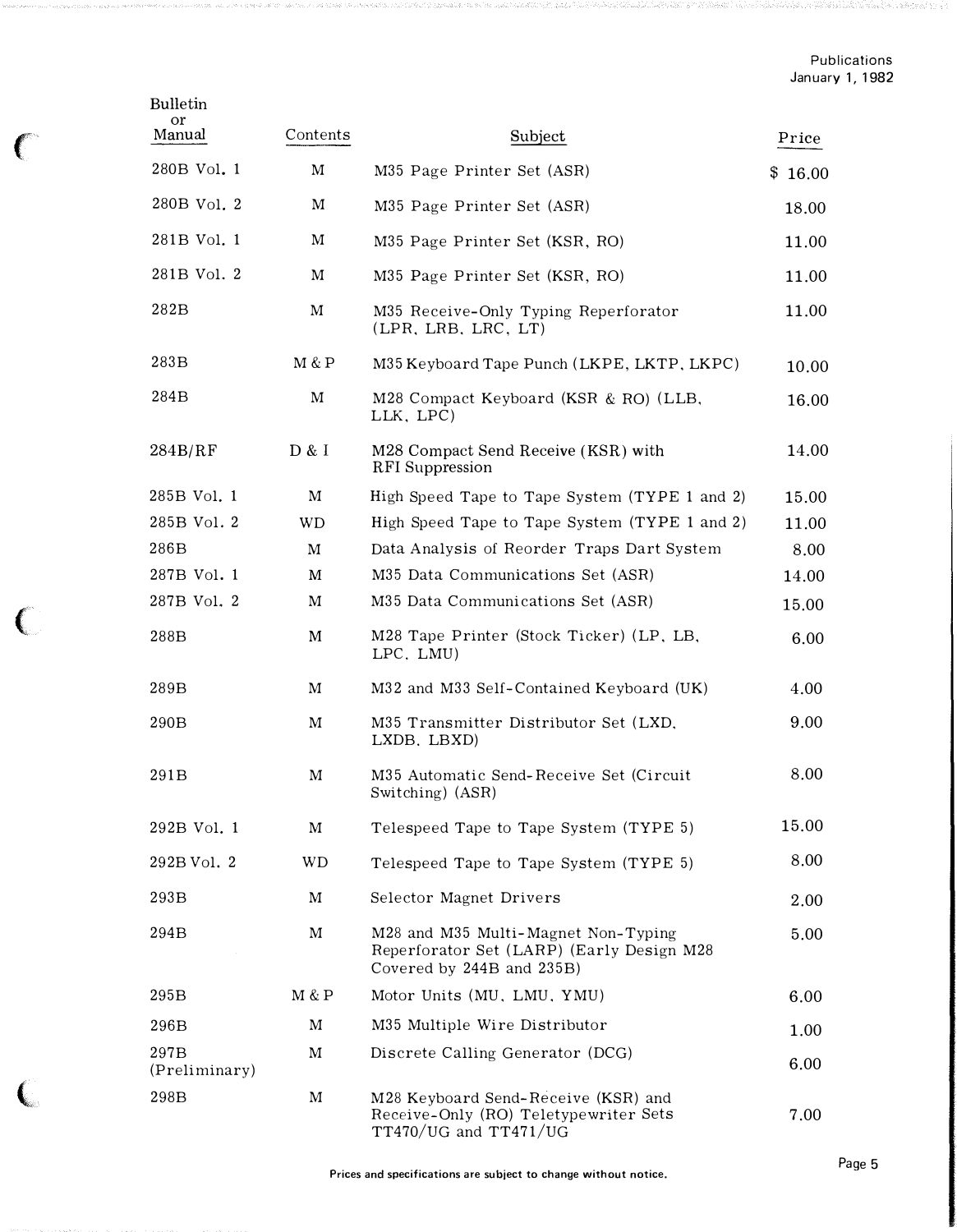| <b>Bulletin</b><br><b>or</b> |                      |                                                                                                                                      |            |  |
|------------------------------|----------------------|--------------------------------------------------------------------------------------------------------------------------------------|------------|--|
| Manual                       | Contents             | Subject                                                                                                                              | Price      |  |
| 299B                         | M                    | 24-Hour Timer                                                                                                                        | \$<br>3.00 |  |
| 301B Vol. 1                  | D, T, A,<br>L, D & R | High Speed Tape Reader (DX Type)                                                                                                     | 6.00       |  |
| 301B Vol. 2                  |                      |                                                                                                                                      | 4.00       |  |
| 302B Vol. 1                  | M                    | Master and Supplementary High Speed Tape<br>Sender and High Speed Tape Receiver for the<br>Multiple Address Processing System (MAPS) | 8.00       |  |
| 302B Vol. 2                  | <b>WD</b>            | MAPS Tape Sender                                                                                                                     | 14.00      |  |
| 302B Vol. 3                  | $\rm WD$             | MAPS Tape Sender & Receiver                                                                                                          | 14.00      |  |
| 302B/RF Vol. 4               | M                    | MAPS Sender & Receiver with RFI Features                                                                                             | 10.00      |  |
| $302B/RF$ Vol. 5             | <b>WD</b>            | MAPS Sender with RFI Features                                                                                                        | 9.00       |  |
| 307B Vol. 1                  | M                    | "TELESPEED" Tape-to-Tape Systems with<br>Error Detection and Correction - Type 4 Sender                                              | 16.00      |  |
| 307B Vol. 2                  | <b>WD</b>            | "TE LESPEED" Tape-to-Tape Systems with<br>Error Detection and Correction - Type 4 Sender                                             | 23.00      |  |
| 308B Vol. 1                  | M                    | "TELESPEED" Tape-to-Tape Systems with<br>Error Detection and Correction - Type 4 Receiver                                            | 17.00      |  |
| 308B Vol. 2                  | <b>WD</b>            | "TELESPEED" Tape-to-Tape Systems with<br>Error Detection and Correction - Type 4 Receiver                                            | 28.00      |  |
| 309B Vol. 1                  | D, I, L,<br>T, D & R | M32 Teletype Sets (KSR, RO, ASR)                                                                                                     | 12.00      |  |
| 309B Vol. 2                  | A                    | M32 Teletype Sets (KSR, RO, ASR)                                                                                                     | 11.00      |  |
| 310B Vol. 1                  | D, I, L,<br>T, D & R | M33 Teletype Sets (KSR, RO, ASR)                                                                                                     | 13.00      |  |
| 310B Vol. 2                  | $\mathbf{A}$         | M33 Teletype Sets (KSR, RO, ASR)                                                                                                     | 12.00      |  |
| 311B Vol. 1                  | M                    | (NAVSHIPS 0967-173-7010) M28 KSR & RO                                                                                                | 25.00      |  |
| 311B Vol. 2                  | $\, {\bf P}$         | (NAVSHIPS 0967-173-7020) M28 KSR & RO                                                                                                | 19.00      |  |
| $311B/RF$ Vol. 3             | $\, {\bf p}$         | (NAVSHIPS 0967-173-7030) M28 KSR & RO w/RFI                                                                                          | 11.00      |  |
| $311B/RF$ Vol. 4             | <b>WD</b>            | (NAVSHIPS 0967-173-7040) M28 KSR & RO w/RFI                                                                                          | 14.00      |  |
| 312B Vol. 1                  | D & T                | (NAVSHIPS 0967-173-6010) M28 ASR                                                                                                     | 16.00      |  |
| 312B Vol. 2                  | A. L & WD            | (NAVSHIPS 0967-173-6020) M28 ASR                                                                                                     | 32.00      |  |
| 312B Vol. 3                  | $\, {\bf P}$         | (NAVSHIPS 0967-173-6030) M28 ASR                                                                                                     | 25.00      |  |

Prices and specifications are subject to change without notice.

·

1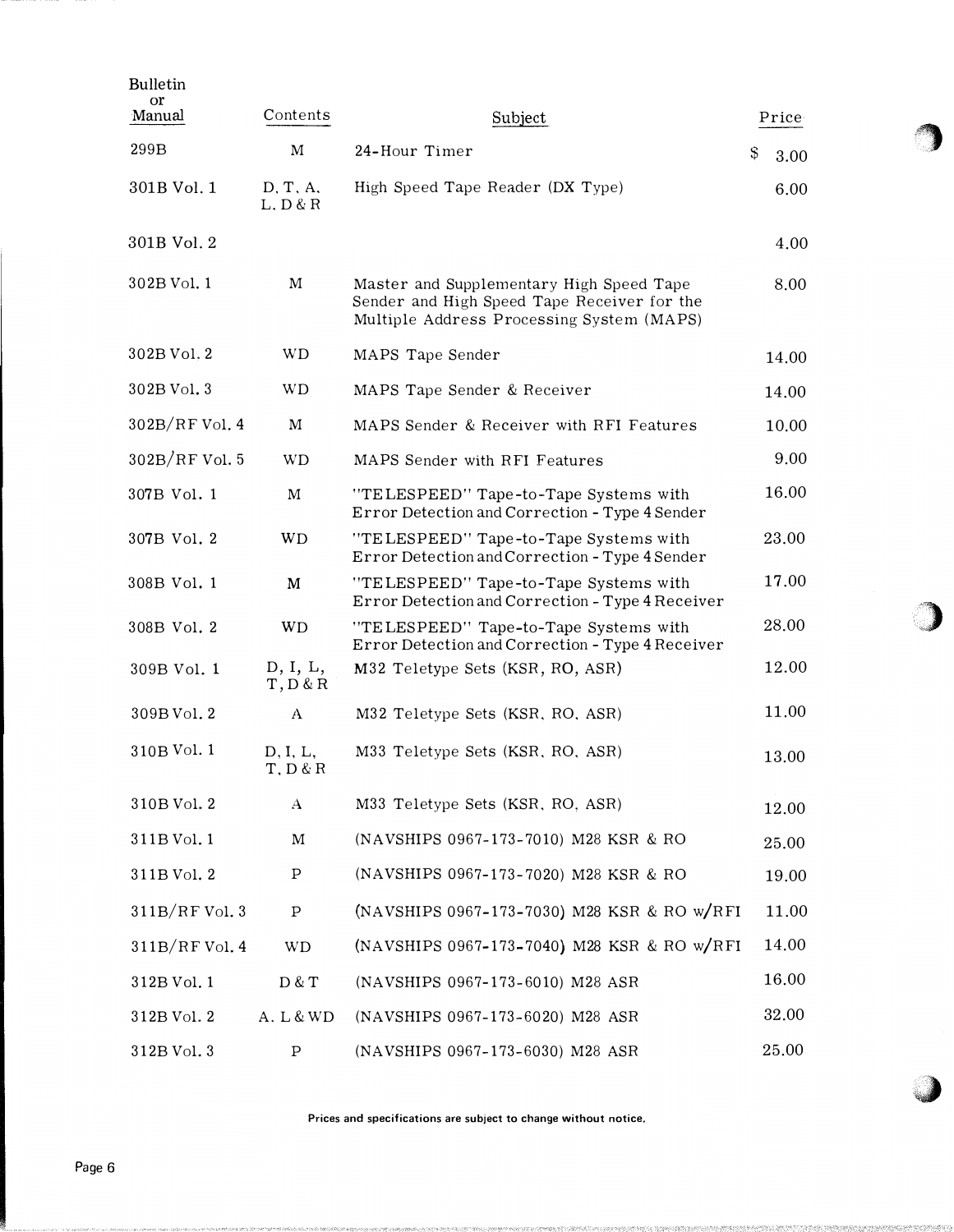Publications January 1, 1982

| <b>Bulletin</b><br>or<br>Manual | Contents             | Subject                                                             | Price   |
|---------------------------------|----------------------|---------------------------------------------------------------------|---------|
| $312B/RF$ Vol. 4                | $\mathbf{P}$         | (NAVSHIPS 0967-173-6040) M28 ASR w/RFI                              | \$12.00 |
| $312B/RF$ Vol. 5                | <b>WD</b>            | (NAVSHIPS 0967-173-6050) M28 ASR w/RFI                              | 18.00   |
| 316B Vol. 1                     | D, I, T              | M37 Receive-Only (RO) Set for<br>Switched Network Service           | 9.00    |
| 316B Vol. 2                     | MA                   | M37 Receive-Only (RO) Set for<br>Switched Network Service           | 15.00   |
| 317B Vol. 1                     | D, I, T              | M37 KYBD Send-Receive (KSR) Set for<br>Switched Network Service     | 11.00   |
| 317B Vol. 2                     | MA                   | M37 KYBD Send-Receive (KSR) Set for<br>Switched Network Service     | 15.00   |
| 318B Vol. 1                     | D, I, T              | M37 Auto. Send-Receive (ASR) Set for<br>Switched Network Service    | 14.00   |
| 318B Vol. 2                     | A, TS                | M37 Auto. Send-Receive (ASR) Set for<br>Switched Network Service    | 19.00   |
| 318B Vol. 3                     | L, D & R             | M37 Auto. Send-Receive (ASR) Set for<br>Switched Network Service    | 10.00   |
| 319B                            | M                    | High Speed Tape Receiver Sets (DRPE Type)                           | 10.00   |
| 320B                            | D, I, MA             | M35 Keyboard Send-Receive Tape Printer Set                          | 10.00   |
| 321B Vol. 1                     | D. T. I. L.<br>D & R | (NAVSHIPS 0967-173-8010) 28 Trans-Distr<br>Set (Single Contact LXD) | 5.00    |
| 321B Vol. 2                     | A.P                  | (NAVSHIPS 0967-173-8020) 28 Trans-Distr<br>Set (Single Contact LXD) | 8.00    |
| 321B/RF<br>vol. 3               | D, P, WD             | (NAVSHIPS 0967-173-8030) 28 Trans-Distr<br>Set (Single Contact LXD) | 9.00    |
| 322B Vol. 1                     | D, I, T              | (NAVSHIPS 0967-173-9010)<br>M28 Reperf. & Tape Printer Set          | 11.00   |
| 322B Vol. 2                     | A, P                 | (NAVSHIPS 0967-173-9020)<br>M28 Reperf. & Tape Printer Set          | 17.00   |
| 322B/RF<br>Vol. 3               | D, P, WD             | (NAVSHIPS 0967-173-9030) 28 Reperf. &<br>Tape Printer Sets          | 11.00   |
| 326 Vol. 3                      | P                    | (NAVSHIPS 0967-375-6030) 28 Torn Tape System                        | 15.00   |
| 333B                            | M                    | SA140 Station Controller Using 8A1/8B1<br>Type Operation            | 13.00   |
| 334B                            | D, I, TS,<br>T, MA   | M37 Receive-Only (RO) Typing Reperf.<br>Set (ROTR)                  | 10.00   |

 $\big($ 

 $\big($ 

 $\big($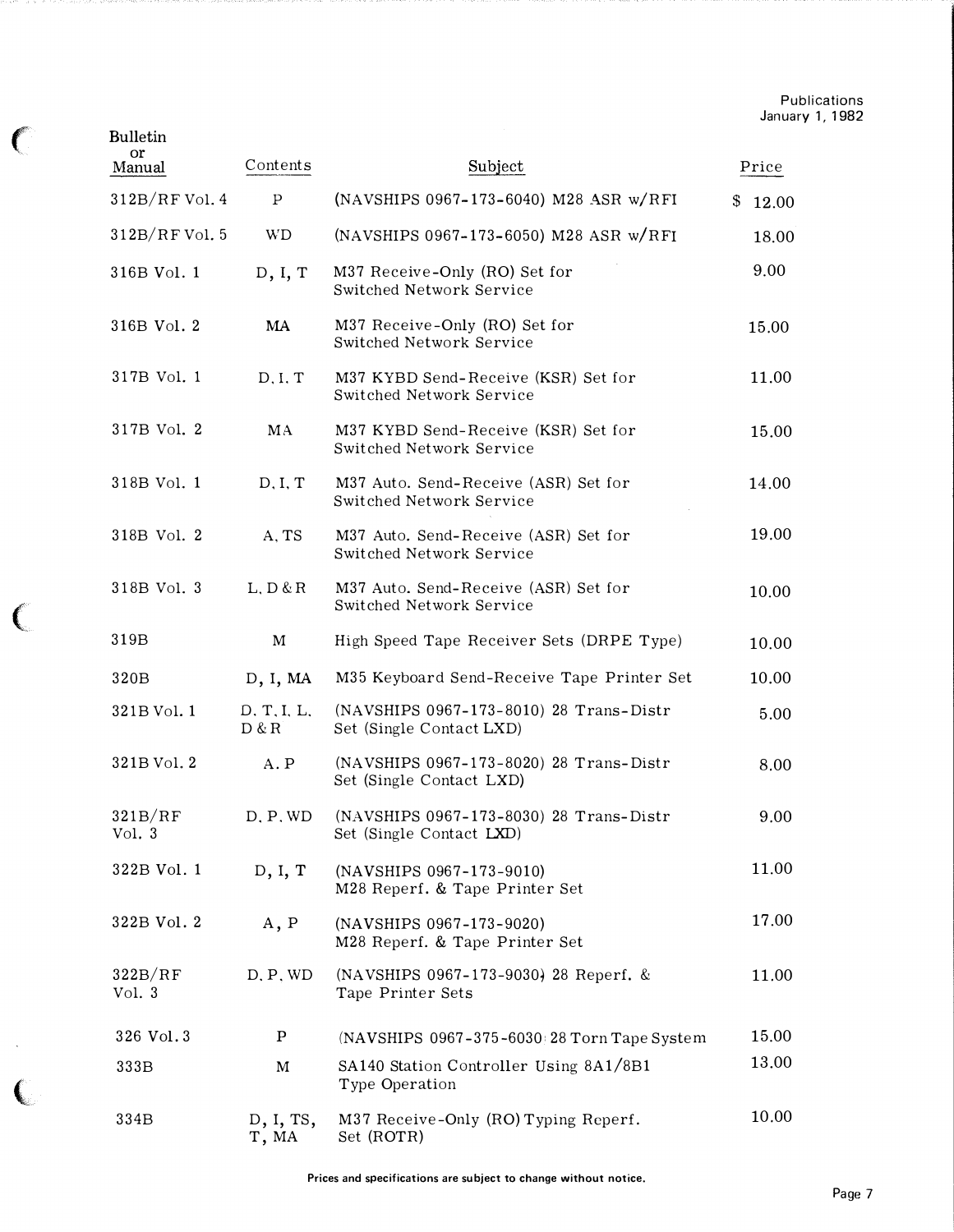| <b>Bulletin</b>                                                                            |                               |                                                                                                                                               |                         |  |
|--------------------------------------------------------------------------------------------|-------------------------------|-----------------------------------------------------------------------------------------------------------------------------------------------|-------------------------|--|
| or<br>Manual                                                                               | Contents                      | Subject                                                                                                                                       | Price                   |  |
| $337B/RF$ Vol. 1<br>(NAVELEX<br>$0967 - 428 - 4010$                                        | D & I                         | M37 Keyboard Send-Receive (KSR) with<br>RFI Suppression                                                                                       | \$10.00                 |  |
| $337B/RF$ Vol. 2<br>(NAVELEX<br>$0967 - 428 - 4010$                                        | TS, D&R,<br>A & L             | M37 Keyboard Send-Receive (KSR) with<br><b>RFI Suppression</b>                                                                                | 13,00                   |  |
| 337B/RF<br>(NAVELEX<br>0967-428-4010)                                                      | <b>WD</b>                     | M37 Keyboard Send-Receive (KSR) with<br><b>RFI</b> Suppression<br>Vol. 3A<br>Vol. 3B<br>Vol. 3C                                               | 22.00<br>24.00<br>54.00 |  |
| $337B/RF$ Vol. 4<br>(NAVELEX<br>$0967 - 428 - 4010$                                        | $\mathbf P$                   | M37 Keyboard Send-Receive (KSR) with<br><b>RFI</b> Suppression                                                                                | 8.00                    |  |
| 338B/RF Vol. 1<br>(NAVELEX<br>0967-428-4010)                                               | D & I                         | M37 Automatic Send-Receive (ASR) with<br><b>RFI</b> Suppression                                                                               | 13.00                   |  |
| 338B/RF Vol. 2<br>(NAVELEX<br>0967-428-5030<br>338B/RF Vol. 3<br>(NAVELEX<br>0967-428-5030 | TS, D&R<br>A & L<br><b>WD</b> | M37 Automatic Send-Receive (ASR) with<br><b>RFI</b> Suppression<br>M37 Automatic Send-Receive (ASR) with<br><b>RFI</b> Suppression<br>Vol. 3A | 21.00<br>21.00          |  |
|                                                                                            |                               | Vol. 3B<br>Vol. 3C                                                                                                                            | 25.00<br>63.00          |  |
| 338B/RF Vol. 4<br>(NAVELEX)<br>0967-428-5040)                                              | $\mathbf P$                   | M37 Automatic Send-Receive (ASR) with<br><b>RFI</b> Suppression                                                                               | 13.00                   |  |
| 340B                                                                                       | M                             | SA140 Station Controller Using<br>Centralized Operation                                                                                       | 8.00                    |  |
| 341B                                                                                       | 1 & S                         | Model 38 ASR, KSR and RO Teletypewriter Sets                                                                                                  | 8.00                    |  |
| 342B                                                                                       | <b>OM</b>                     | Model 38 ASR, KSR and RO Teletypewriter Sets                                                                                                  | 5.00                    |  |
| 343B Vol. 1                                                                                | M                             | 38 Automatic Send-Receive (ASR) Set                                                                                                           | 13.00                   |  |
| 343B Vol. 2                                                                                | A                             | 38 Automatic Send-Receive (ASR) Set                                                                                                           | 11.00                   |  |
| 343B Vol. 3                                                                                | $\, {\bf P}$                  | 38 Automatic Send-Receive (ASR) Set                                                                                                           | 6.00                    |  |
| 344B Vol. 1                                                                                | M                             | 38 Keyboard Send-Receive (KSR) and Receive-<br>Only (RO) Sets                                                                                 | 11.00                   |  |
| 344B Vol. 2                                                                                | A                             | 38 Keyboard Send-Receive (KSR) and Receive-<br>Only (RO) Sets                                                                                 | 9.00                    |  |

Prices and specifications are subject to change without notice.

 $\sim 10^7$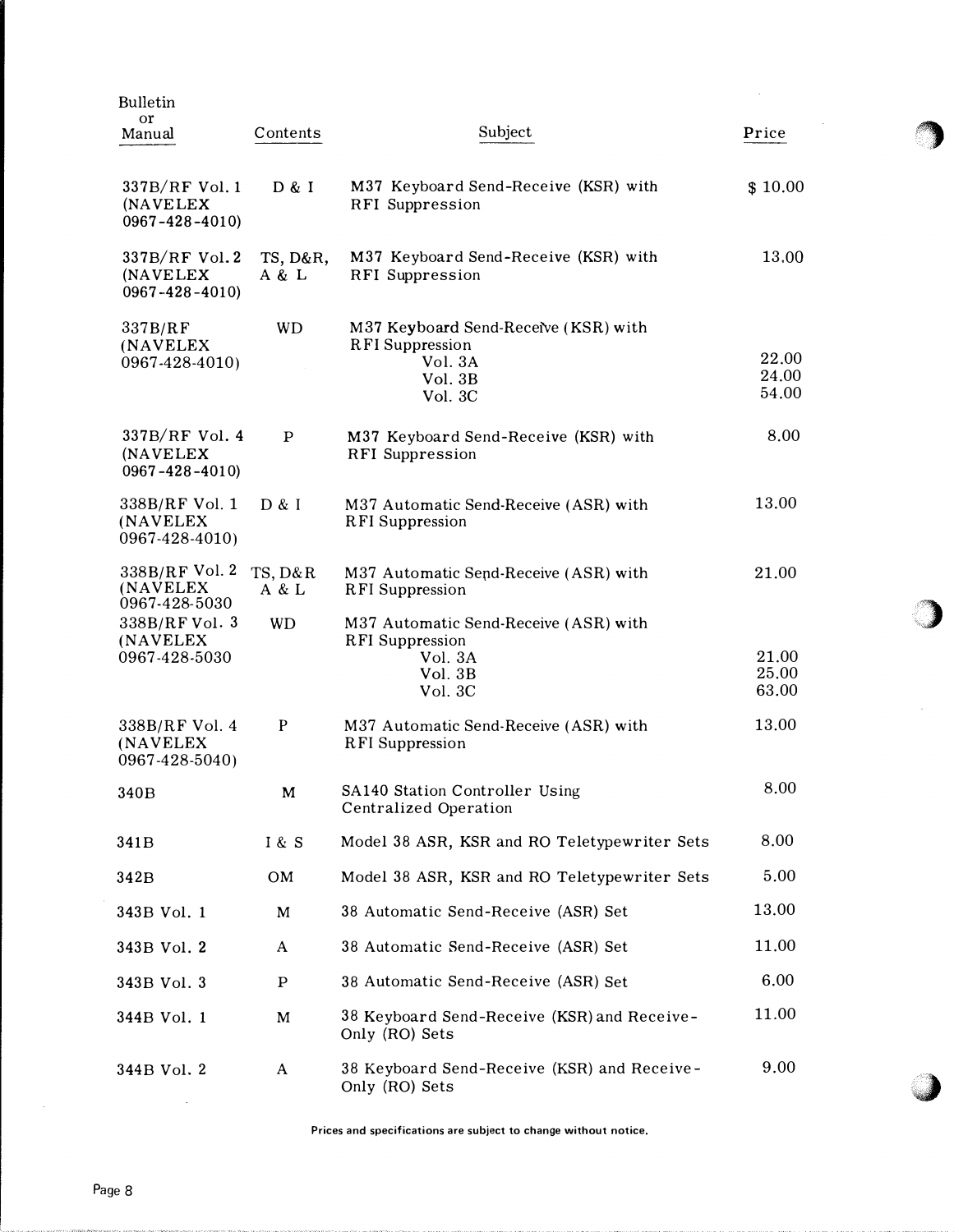| Bulletin     |                  |                                                                                   |            |
|--------------|------------------|-----------------------------------------------------------------------------------|------------|
| or<br>Manual | Contents         | Subject                                                                           | Price      |
| 344B Vol. 3  | P                | 38 Keyboard Send-Receive (KSR) and Receive-<br>Only (RO) Sets                     | \$<br>4.00 |
| 345B         | M                | Magnetic Tape Sets                                                                | 13.00      |
| 346M         | <b>OM</b>        | Model 40/1, 2, and 3 Keyboard Display                                             | 4.00       |
| 350M         | <b>OM</b>        | M40/4 Keyboard Display with Typewriter<br>Style Keyboard                          | 2.00       |
| 351          | I                | Synchronous M40/4 Mini- & Maxi-Cluster<br><b>Station Arrangements</b>             | 12.00      |
| 352M         | RM               | M40 Shop Manual (2 volumes)                                                       | 68.00      |
| 353M         | I & S            | M40 (Tempest) KDP, KD, KP and ROP Sets<br>(80 Col. F.F. & T.F.)                   | 13.00      |
| 354M         | <b>OM</b>        | M40 (Tempest) KDP, KD, KP and ROP Sets<br>$(80 \& 132 \text{ Col. F.F.} \& T.F.)$ | 2.00       |
| 355M         | RM               | M40 Printer Shop Manual (2 volumes)                                               | 72.00      |
| 356M         | I & S            | 32/38 Printer - Right to Left                                                     | 14.00      |
| 358M         | I & S            | M40 (Tempest) RO Printer Set (132 Col. T.F.)                                      | 7.00       |
| 358M SUPP. I | I & S            | M40 (Tempest) RO Printer Set (132 Col. T.F.)                                      | 1.00       |
| 359M         | RM               | M40 (Tempest) Shop Manual                                                         | 52.00      |
| 360M         | <b>1 &amp; S</b> | Integrated Asynchronous Model 40 ROP Station                                      | 8.00       |
| 362M         | <b>OM</b>        | M40 (Tempest) ASR Set - KDPM <sup>2</sup>                                         | 2.00       |
| 363M         | I & S            | M40 (Tempest) ASR Set - KDPM <sup>2</sup>                                         | 12.00      |
| 364M         | OM               | Model 40 Printer                                                                  | 2.00       |
| 367M         | OM               | The 43 Teleprinter for Basic KSR Terminals                                        | 2.00       |
| 368M         | I & RS           | The 43 Teleprinter for Basic KSR and ASR<br>Terminals                             | 3.00       |
| 369M         | S                | The 43 Teleprinter for Basic KSR Terminals                                        | 6.00       |
| 370M         | OM               | M40 (Tempest) Dual ASR                                                            | 3.00       |
| 371M         | I & S            | M40 (Tempest) Dual ASR                                                            | 12.00      |
| 371M SUPP. I | <b>I</b> & S     | M40 (Tempest) Dual ASR                                                            | 2.00       |
| 372M         | OM               | The 43 Teleprinter RO                                                             | 2.00       |
| 373M         | I & RS           | The 43 Teleprinter RO                                                             | 3.00       |

f

 $\epsilon$ 

 $\big($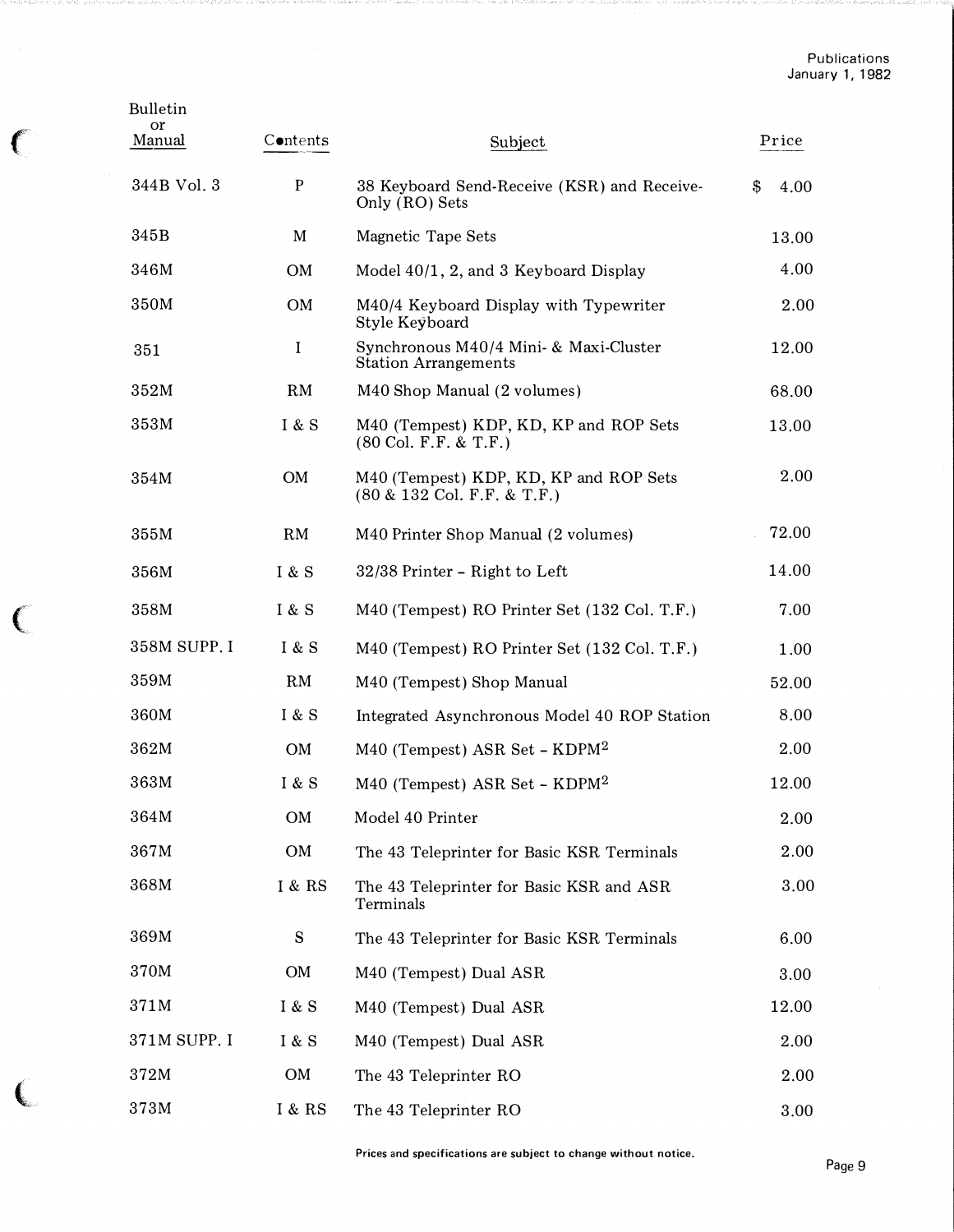| <b>Bulletin</b> |           |                                                                          |            |  |
|-----------------|-----------|--------------------------------------------------------------------------|------------|--|
| or<br>Manual    | Contents  | Subject                                                                  | Price      |  |
| 377M            | OM        | M40 Keyboard Display with Internal Numeric<br>Cluster Keyboard           | 3.00<br>\$ |  |
| 384M            | I & S     | M40/4 Single Display Station Arrangement                                 | 6.00       |  |
| 385M            | CD        | The 43 Teleprinter                                                       | 2.00       |  |
| 386M            | OM        | The 43 Teleprinter Buffered KSR Terminals<br>(Full Duplex Batch and S/R) | 2.00       |  |
| 387M            | I & RS    | The 43 Teleprinter for Pedestal Based Buffered<br><b>KSR</b> Terminals   | 1.00       |  |
| 388M            | D         | M40 Options Guide                                                        | 6.00       |  |
| 389M            | S         | Integrated Synchronous M40 ROP Station                                   | 6.00       |  |
| 391M            | RM        | The 43 Teleprinter                                                       | 21.00      |  |
| 392M            | ${\bf S}$ | Synchronous M40/4 Single Display Station<br>Arrangements                 | 17.00      |  |
| 393M            | I         | M40/1 KDP, KD and ROP Sets and Stations                                  | 5.00       |  |
| 394M            | Ι         | M40/2 KDP, KD and ROP Sets and Stations                                  | 5.00       |  |
| 395M            | I         | M40-Type Sets and Stations with Station Controller                       | 57.00      |  |
| 396M            | S         | M40/0 and 40/1 KDP, KD and ROP Sets and Stations                         | 6.00       |  |
| 397M            | S         | M40/2 KDP, KD and ROP Sets and Stations                                  | 6.00       |  |
| 399M            | S         | M40 Printers                                                             | 20.00      |  |
| 400M            | S         | M40 Operator Consoles                                                    | 5.00       |  |
| 401M            | S         | M40 Display Monitor                                                      | 4.00       |  |
| 402M            | S         | M40 Power Supply                                                         | 4.00       |  |
| 403M            | ${\bf S}$ | M40 Cabinets, Paper Winders and Facilities                               | 10.00      |  |
| 404M            | I         | Tempest M40/8B ASR with Cassettes                                        | 6.00       |  |
| 405M            | OM        | Tempest M40/8B ASR with Cassettes                                        | 2.00       |  |
| 406M            | S         | The 43 Teleprinter Buffered KSR Terminal                                 | 8.00       |  |
| 407M            | RI        | The 43 Teleprinter Registration Instructions                             | 1.00       |  |
| 408M            | ${\bf S}$ | Tempest M40/8B ASR with Cassettes                                        | 12.00      |  |
| 413M            | OM        | Tempest M40/8C Terminals                                                 | 4.00       |  |
| 414M            | I         | Tempest 40/8C Terminals                                                  | 7.00       |  |
| 415M            | ${\bf S}$ | Tempest 40/8C Terminals                                                  | 16.00      |  |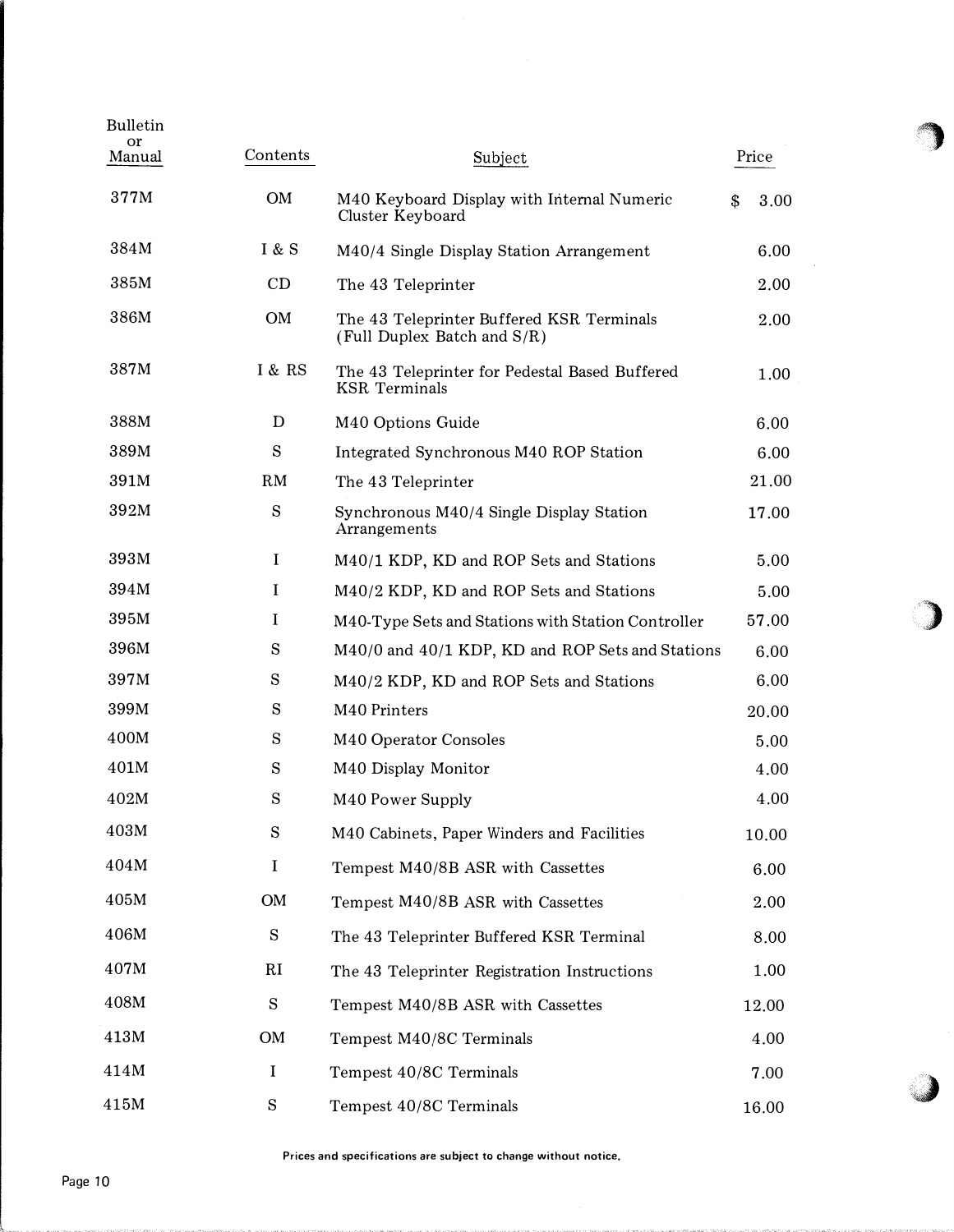$\mathcal{A}^{\mathcal{A}}$ 

| <b>or</b><br>Manual | Contents     | Subject                                                                          | Price      |
|---------------------|--------------|----------------------------------------------------------------------------------|------------|
| 417M                | <b>OM</b>    | M40 Forms Access Printer                                                         | 2.00<br>\$ |
| 419M                | UG           | 43 Teleprinter Test Arrangement CP10.002.000                                     | 3.00       |
| 420M                | OM           | The 42/43 Paper Tape Unit - Paper Tape Punch<br>and Reader for ASR Teleprinter   | 2.00       |
| 421M                | I & RS       | The 42/43 Paper Tape Unit for Paper Tape Punch<br>and Reader for ASR Teleprinter | 2.00       |
| 422M                | S            | 42/43 Paper Tape Unit - Paper Tape Punch and<br>Reader for ASR Teleprinter       | 14.00      |
| 423M                | <b>OM</b>    | The 42 Teleprinter (Pedestal Based) Buffered Telex<br>KSR and ASR                | 4.00       |
| 424M                | I & RS       | The 42 Teleprinter (Pedestal Based) Buffered Telex<br>KSR and ASR Terminals      | 5.00       |
| 425M                | S            | The 42 Teleprinter Pedestal Based and Table Top<br>Buffered Telex KSR and ASR    | 11.00      |
| 426M                | $\mathbf{I}$ | M <sub>40</sub> Printers                                                         | 4.00       |
| 427M                | <b>OM</b>    | Tempest 40/8D ASR With Cassettes                                                 | 5.00       |
| 428M                | $\bf{I}$     | Tempest Synchronous 40/8D ASR With Cassettes                                     | 6.00       |
| 430M                | OM           | The 43 Teleprinter Buffered KSR Terminals (Half-<br>Duplex Batch Only)           | 3.00       |
| 431M                | <b>OM</b>    | 4540 KD with Typewriter - Style Keyboard                                         | 3.00       |
| 432M                | <b>OM</b>    | 4540 KD with Numeric Cluster Keyboard                                            | 4.00       |
| 433M                | <b>OM</b>    | 4500 Line-Printer                                                                | 3.00       |
| 434M                | <b>OM</b>    | Tempest 40/8 Dual ASR with Memory System                                         | 7.00       |
| 435M                | $\mathbf I$  | Tempest 40/8 Dual ASR with Memory System                                         | 6.00       |
| 436M                | ${\bf S}$    | Tempest 40/8 Dual ASR with Flexible Diskette Drives                              | 101.00     |
| 437M                | I & RS       | Synchronous 4540 Clustered Station Arrangements                                  | 10.00      |
| 438M                | S            | 4540 Remote Clustered Station Arrangements                                       | 17.00      |
| 441M                | OM           | The 43 Teleprinter Basic 8-Level ASR                                             | 3.00       |
| 445M                | OM           | Tempest Model 40/8A Ruggedized Rack Mounted                                      | 4.00       |
| 446M                | OM           | Tempest Model 40/8B ASR Ruggedized Rack Mounted                                  | 7.00       |

 $\left($ 

 $\big($ 

 $\overline{\mathbf{C}}$ 

Bulletin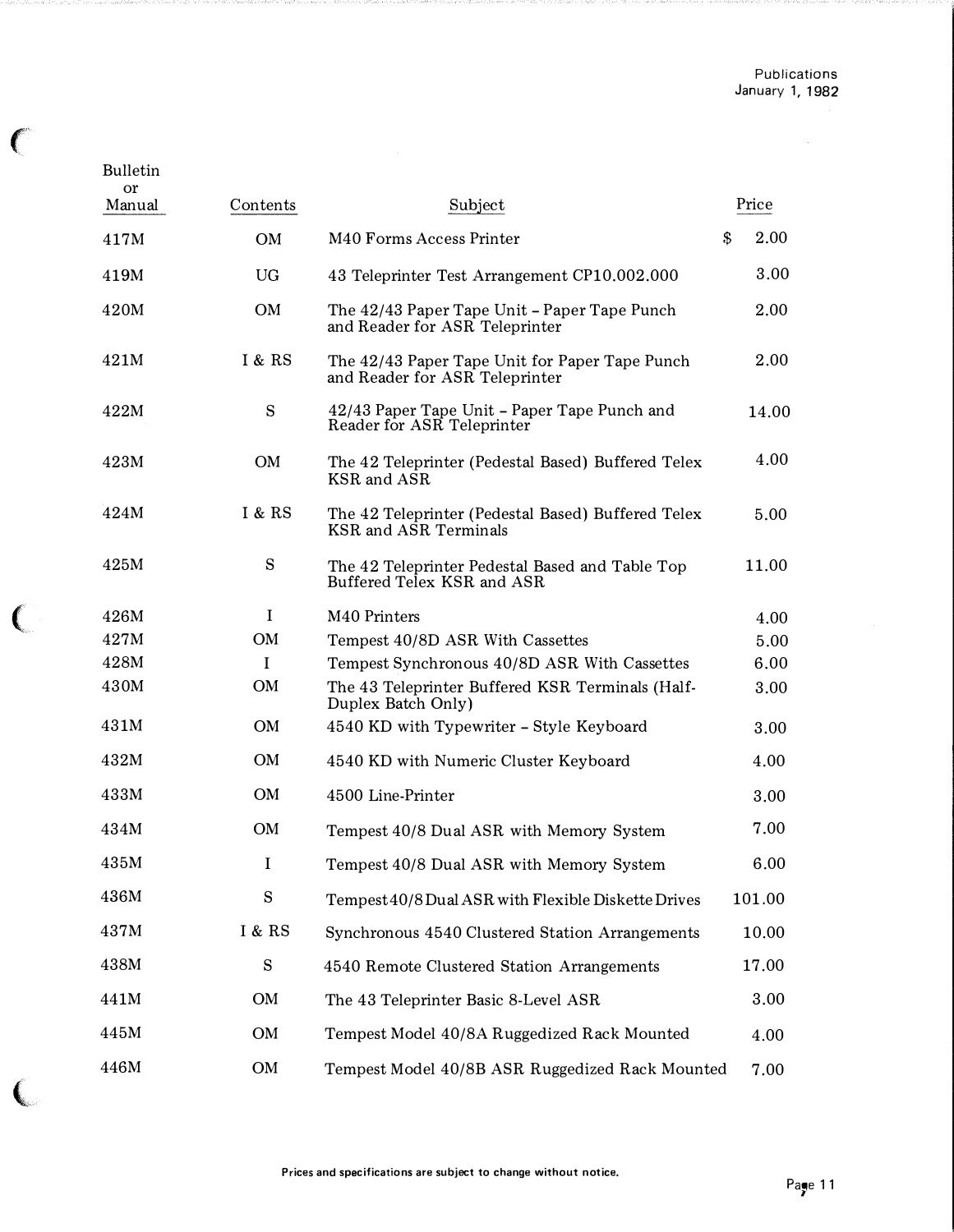| <b>Bulletin</b> |             |                                                                              |         |
|-----------------|-------------|------------------------------------------------------------------------------|---------|
| or<br>Manual    | Contents    | Subject                                                                      | Price   |
| 447M            | I           | Tempest Model 40/8A Ruggedized Rack<br>Mounted                               | \$22.00 |
| 448M            | S           | Tempest Model 40/8A Ruggedized Rack<br>Mounted                               | 36.00   |
| 449M            | $\mathbf I$ | Tempest Model 40/8B ASR Ruggedized Rack<br>Mounted with Cassette Drives      | 29.00   |
| 450M            | S           | Tempest Model 40/8B ASR with Cassette<br>Drives Ruggedized Rack Mounted      | 26.00   |
| 451M            | I & RS      | The 43 Teleprinter Tabletop Buffered<br><b>KSR</b> Terminal                  | 2.00    |
| 452M            | M           | 4540 Station Manager's Manual                                                | 5.00    |
| 453M            | OM          | Asynchronous M4420 Keyboard Display                                          | 2.00    |
| 454M            | OM          | The 42 Teleprinter Table Top Buffered KSR and<br><b>ASR</b> Terminal         | 3.00    |
| 455M            | I & RS      | The 42 Teleprinter Table Top Buffered KSR and<br><b>ASR Terminal</b>         | 2.00    |
| 457M            | S           | 4500 Type-Cabinets, Tables & Facilities                                      | 6.00    |
| 458M            | ${\bf S}$   | 4500 Type-Keyboards                                                          | 17.00   |
| 466M            | OM          | The 43 Teleprinter Buffered Selective Calling for<br>Multipoint Private Line | 11.00   |
| 471M            | Ι           | Model 40/7 KDP w/Cassette Drives                                             | 25.00   |
| 472M            | ${\bf S}$   | Model 40/7 KDP with Cassette Drives                                          | 65.00   |
| 473M            | I           | Asynchronous Model 4420 KD & KDP Stations                                    | 5.00    |
| 474M            | MA.         | Asynchronous Model 4420 KD & KDP Stations                                    | 3.00    |

 $\bigcirc$ 

)

.,.)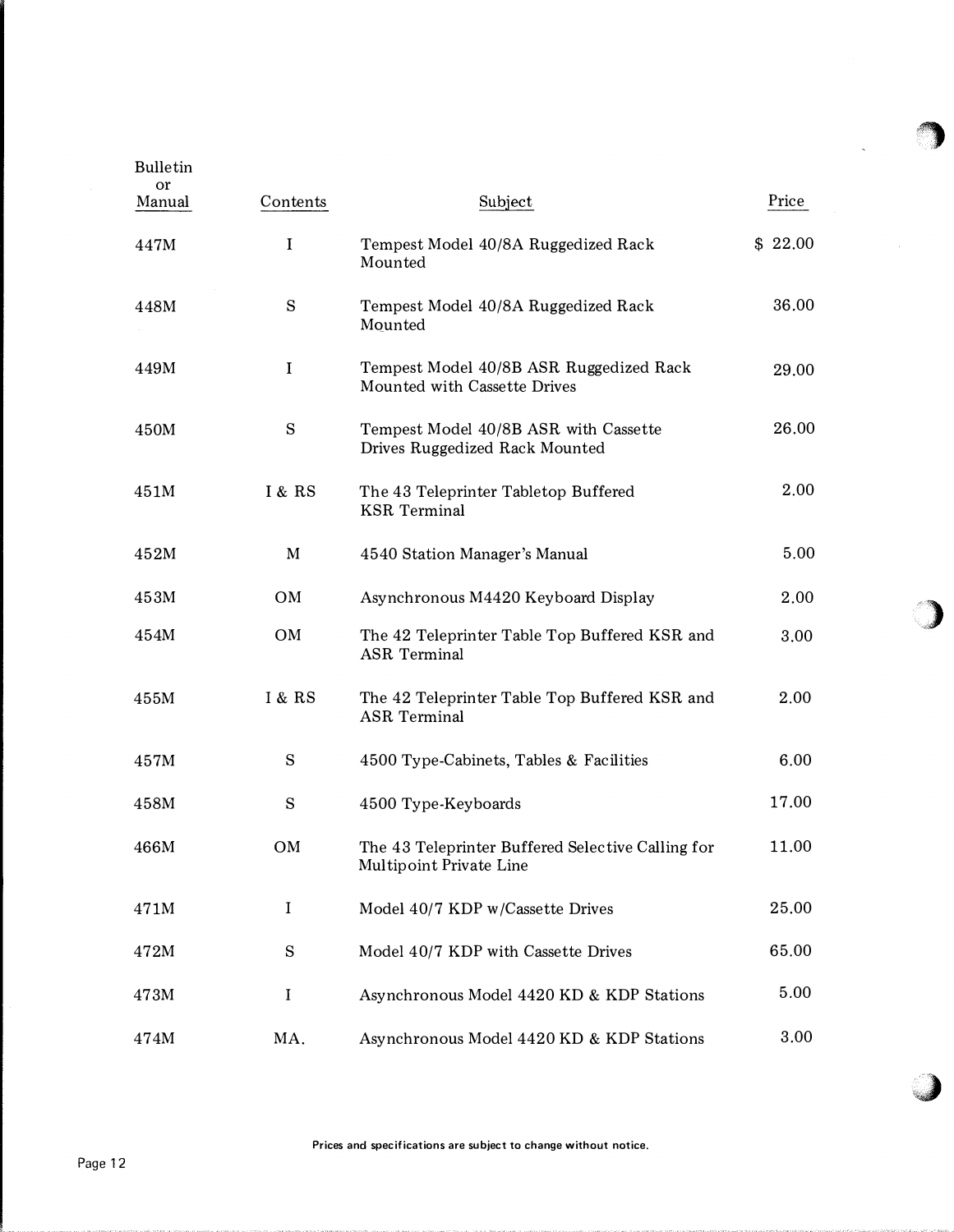| or<br>Manual | Contents | Subject                                                                      | Price   |
|--------------|----------|------------------------------------------------------------------------------|---------|
| 476M         | S        | Synchronous Model 40/4 Mini & Maxi-Cluster<br><b>Station Arrangements</b>    | \$23.00 |
| 478M         | RM       | The 43 Teleprinter Buffered Table Top<br><b>ZICAT Controllers</b>            | 150.00  |
| 480M         | OM       | The 42 Teleprinter Buffered Selective Calling<br>for Multipoint Private Line | 5.00    |
| 481M         | I & RS   | The 42 Teleprinter Buffered Selective Calling<br>Terminals                   | 3.00    |
| 491M         | OM       | Model 40/8A ROP, KP and KP <sup>3</sup>                                      | 9.00    |
| 492M         | $\bf{I}$ | Model 40/8A ROP, $KP$ and $KP3$                                              | 33.00   |
| 493M         | S        | Model 40/8A ROP, $KP$ and $KP3$                                              | 26.00   |
| 498M         | I & RS   | The 43 Teleprinter for Buffered Selective Calling<br>Terminals               | 5.00    |
| 501M         | OM       | The 4540 Auxiliary Character Printer                                         | 4.00    |
| 502M         | I & RS   | The 4540 Auxiliary Character Printer                                         | 4.00    |
| 504M         | I & RS   | 4540 Single Display Station Arrangements                                     | 7.00    |
| 513M         |          | Standard Serial Interface Technical Reference<br>Manual                      | 8.00    |
| 526M         | OM       | Tempest Model 40/8B ASR with Cassette Drives<br>and 403142 Modification Kit  | 5.00    |

 $\epsilon$ 

 $\big($ 

 $\overline{\mathbf{C}}$ 

Bulletin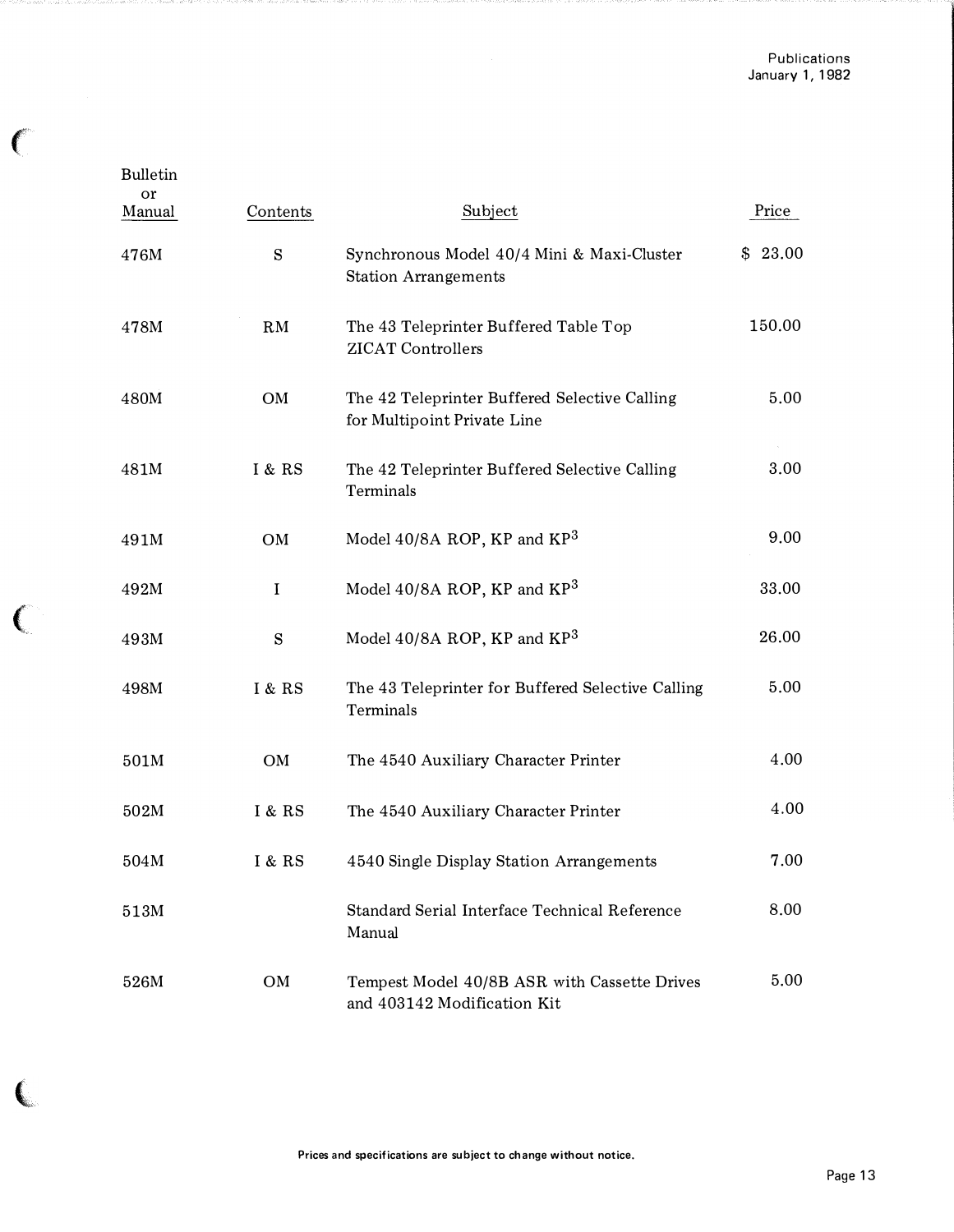| <b>Bulletin</b><br>or<br>Manual | Contents     | Subject                                                                                                               | Price      |
|---------------------------------|--------------|-----------------------------------------------------------------------------------------------------------------------|------------|
| 1087B                           | P            | Signal Distortion Test Set (ED)                                                                                       | \$<br>1.00 |
| 1113B                           | P            | Portable Signal Distortion Test Set (ED)                                                                              | 1.00       |
| 1123B                           | P            | Signal Distortion Test Set and Adapter Plate<br>(ED, AP)                                                              | 1.00       |
| 1124B                           | P            | Superseded by 570-005-800TC                                                                                           |            |
| 1129B                           | P            | Paper Winder (PW, LPW)                                                                                                | 2.00       |
| 1134B                           | P            | Superseded by 570-300-800TC                                                                                           |            |
| 1149B                           | ${\bf P}$    | M28 Page Printer Set (KSR, RO)                                                                                        | 18.00      |
| 1154B                           | P            | High Speed Tape Punch Set (BRPE, BRPEB,<br>BRPEC, AC, LMU, TRSC, TRD)                                                 | 5.00       |
| 1155B                           | P            | Universal Apparatus Cabinet (AC)                                                                                      | 5.00       |
| 1159B                           | ${\bf P}$    | M28 Multi-Wire Distributor (LD)                                                                                       | 1.00       |
| 1160B                           | P            | M28 Sequence Selector (LS, LSB, LMU)                                                                                  | 4.00       |
| 1161B                           | P            | M28 Transmitter and Transmitter Distributor                                                                           | 5.00       |
| 1164B                           | $\mathbf P$  | Keytops and Type Pallets (All Apparatus)                                                                              | 6.00       |
| 1165B                           | $\mathbf{P}$ | Transmitter Distributor Set (LBXD, LBXB,<br>LBXC, LMU. LMXB, LBAC, AC)                                                | 5.00       |
| 1166B                           | P            | Reperforator (Multi-Magnet) (LARP, LARB,<br>LMU, LARC)                                                                | 4.00       |
| 1167B                           | Ρ            | M28 Typing Reperforator and Tape Printer<br>Sets (LPR, LRB, LRC, LT, LTRK, LSRC,<br>LESU, LMRB, LMU, LBAC, LTD, LTPK) | 11.00      |
| 1168B                           | Ρ            | M28 Reperforator Transmitter Set (RT)<br>(LTHS, LRXB, LMC, LBAC)                                                      | 6.00       |
| 1169B                           | $\mathbf P$  | M28 Automatic Send-Receive Sets (ASR)<br>(LAK, LPE, LCXB, LAAC, LTPE, LMU,<br>LESU, LBPC)                             | 17.00      |
| 1170B                           | Ρ            | Superseded by 573-127-800TC                                                                                           |            |
| 1171B                           | Ρ            | Superseded by 573-127-803TC                                                                                           |            |

Prices and specifications are subject to change wihout notice.

,  $\frac{1}{2}$  ,  $\frac{1}{2}$  ,  $\frac{1}{2}$  ,  $\frac{1}{2}$  ,  $\frac{1}{2}$  ,  $\frac{1}{2}$  ,  $\frac{1}{2}$  ,  $\frac{1}{2}$  ,  $\frac{1}{2}$  ,  $\frac{1}{2}$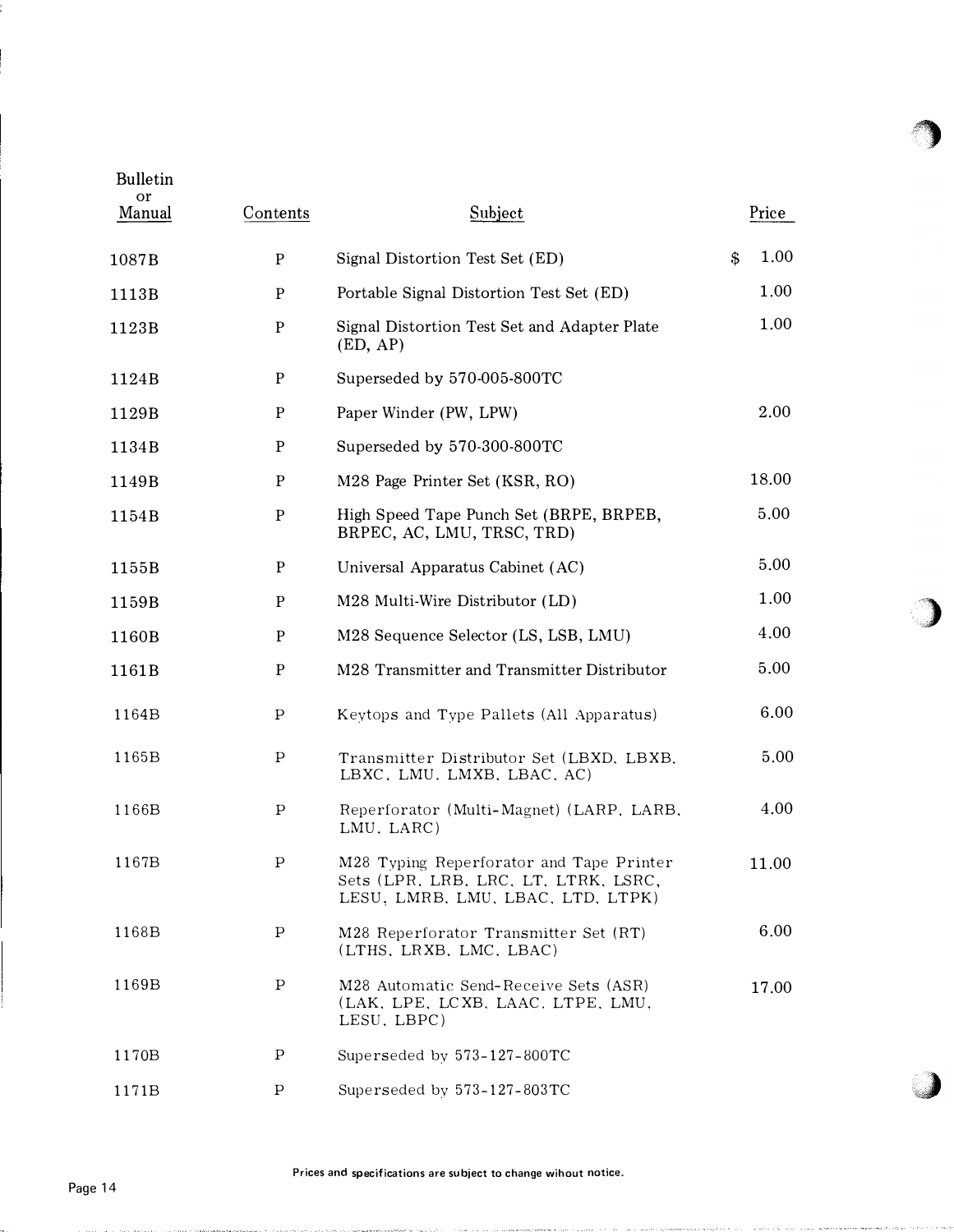| <b>Bulletin</b><br>or<br>Manual | Contents     | Subject                                                                                      | Price      |
|---------------------------------|--------------|----------------------------------------------------------------------------------------------|------------|
| 1172B                           | $\mathbf P$  | M28 and M29 Non-Typing Reperforators (LRPE)                                                  | \$<br>9.00 |
| 1173B                           | $\mathbf P$  | Superseded by 570-300-801TC                                                                  |            |
| 1174B                           | $\mathbf P$  | Polar Relay (33RY, 34RY)                                                                     | 1.00       |
| 1176B                           | $\mathbf P$  | High Speed Tape Reader (CX, CXB, CXC, AC,<br>TTSC, TTD, MU, LMU)                             | 4.00       |
| 1181B                           | P            | M28 Codomat Set (LR, LCL, LBAC)                                                              | 3.00       |
| 1182B                           | $\mathbf P$  | M28 Transmitter Distributor (Tape Pull-Back<br>Type) (LFXD, LFXB)                            | 2.00       |
| 1184B                           | P            | M33 Page Printer Set (ASR, KSR, RO)                                                          | 8.00       |
| 1185B                           | P            | M28 Receiving Selector (LRS. LRSB, LMU)                                                      | 1.00       |
| 1186B                           | $\, {\bf p}$ | High Speed Reperforator (DRPE)                                                               | 6.00       |
| 1187B                           | $\mathbf P$  | M35 Automatic Send-Receive Set (ASR)<br>(LAAC, LCCU, LESU, LP, LRPE, LMU,<br>LAK, LXD, LCXB) | 12.00      |
| 1188B                           | $\mathbf P$  | M35 Tape Printer Sets (ROTR/KTP) (LRP.<br>LRB, LTP, LTPK, LMU, LESU, LRC, LSRC,<br>LT)       | 6.00       |
| 1192B                           | Ρ            | Station Converter Cabinets (AC)                                                              | 3.00       |
| 1193B                           | $\mathbf P$  | Superseded by 107-201-800TC                                                                  |            |
| 1194B                           | Р            | Tape Printer (Stock Ticker Service) (LP.<br>LB, LMU, LPC)                                    | 2.00       |
| 1197B                           | $\, {\bf p}$ | Compact Page Printer (KSR and RO) (LP.<br>LLB, LLK, LMU, LPC)                                | 4.00       |
| 1199B                           | Ρ            | Superseded by 574-235-800TC                                                                  |            |
| 1201B                           | $\, {\bf p}$ | M35 Send-Receive and Receive-Only Sets (KSR.<br>RO) (LP, LK, LB, LESU, LCCU, LAC, LPC)       | 10.00      |
| 1202B                           | $\mathbf p$  | High Speed Tape Reader Set (DX)                                                              | 4.00       |
| 1203B                           | $\, {\bf p}$ | High Speed Tape Handling Equipment (TUW.<br>TW, TF, AC)                                      | 2.00       |

€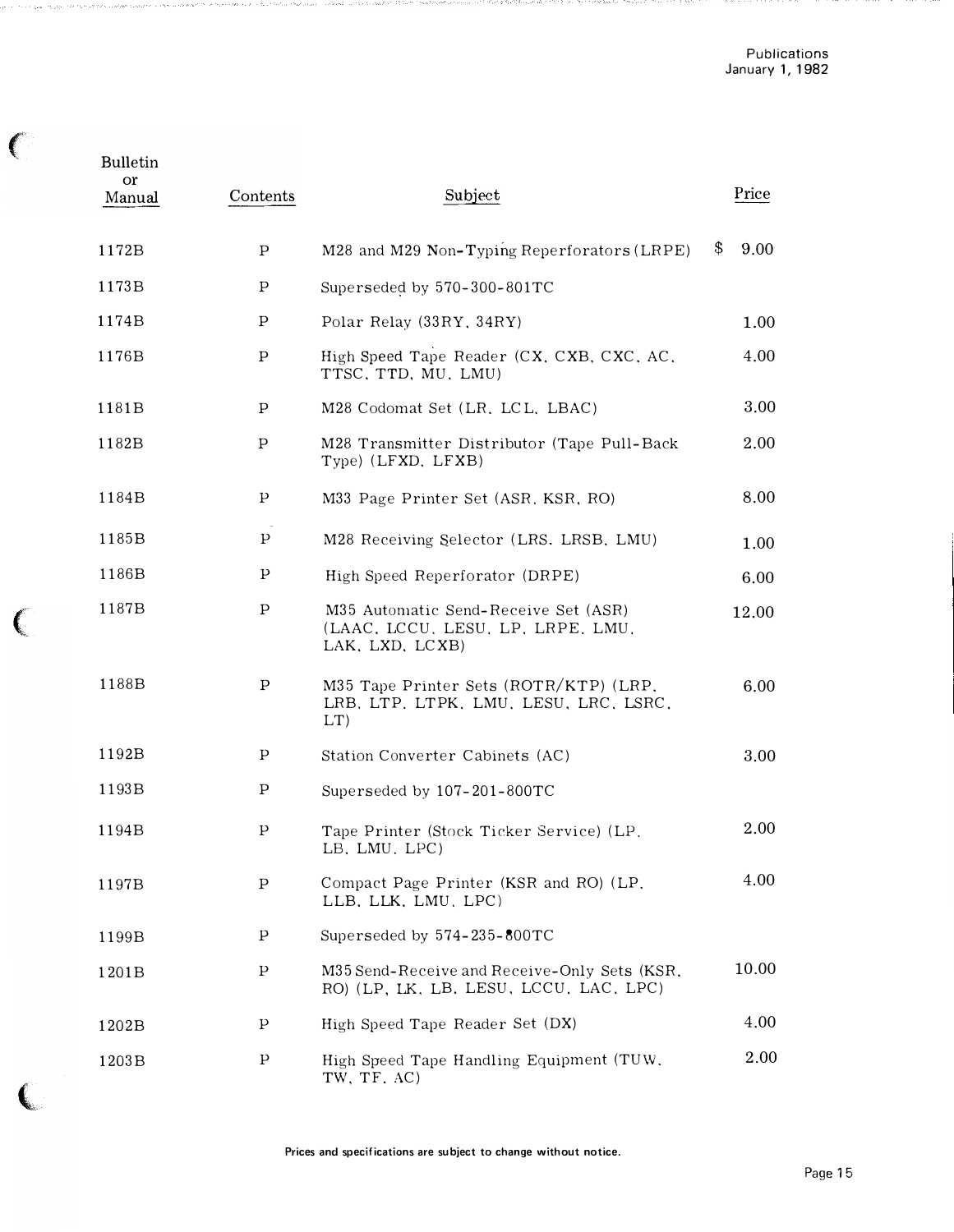| <b>Bulletin</b> |              |                                                                                            |            |
|-----------------|--------------|--------------------------------------------------------------------------------------------|------------|
| or<br>Manual    | Contents     | Subject                                                                                    | Price      |
| 1205B           | $\mathbf{P}$ | M35 Transmitter Distributor Set (LXD -<br>Single Contact Type)                             | 3.00<br>\$ |
| 1208B           | P            | High Speed Tape Sender and Receiver Sets for<br>Multiple Address Processing Systems (MAPS) | 6.00       |
| 1209B           | P            | M37 Page Printer Set (KSR-RO)                                                              | 10.00      |
| 1210B           | P            | M32 Page Printer Set (ASR, KSR, RO)                                                        | 6.00       |
| 1211B           | $\mathbf P$  | M35 "CARDATA" Reader (LEXD) and Feeder<br>(EPCF)                                           | 4.00       |
| 1212B           | $\mathbf P$  | M35 "CARDATA" Type Reperforator Send-<br>Receive Set (LEPR)                                | 5.00       |
| 1213B           | P            | M35 Data Preparation Set                                                                   | 15.00      |
| 1214B           | $\mathbf P$  | M37 Automatic Send-Receive Set (ASR)                                                       | 13.00      |
| 1216B           | P            | (T.O. 31W4-4-5-1044) Manual Message<br>Address Segregator                                  | 6.00       |
| 1217B           | P            | M37 Typing Reperforator (ROTR) Set                                                         | 5.00       |
| 103-800-800TC   | P            | Signal Distortion Test Set (DXD)                                                           | 1.00       |
| 107-201-800TC   | $\mathbf{P}$ | Signal Generator Test Set (TSG)                                                            | 1.00       |
| 570-004-701TC   | L            | TTY Apparatus General Req. Lubrication                                                     | 1.00       |
| 570-005-800TC   | $\mathbf P$  | Maintenance Tools                                                                          | 1.00       |
| 570-013-010TC   | Mod<br>Kits  | List of Modification Kit Specifications for<br>Teletype <sup>®</sup> Apparatus             | 2.00       |
| 570-020-800TC   | ${\bf P}$    | Type Pallets for Model 28, 35 and 37<br>Teletypewriter Sets                                | 2.00       |
| 570-020-801TC   | $\mathbf{P}$ | Keytops for Model 37, 38 and Inktronic<br>Data Terminals                                   | 1.00       |
| 570-300-800TC   | P            | Tape Splicer                                                                               | 1.00       |
| 570-300-801TC   | P            | M28 Tape Splicer (LTS)                                                                     | 1.00       |
| 570-301-705TC   | D            | LPW300 Paper Winder                                                                        | 1.00       |
| 570-301-800TC   | ${\bf P}$    | Tape Winders (TW)                                                                          | 2.00       |
| 573-100-200TC   | I            | M28 Send-Receive and Receive-Only Sets<br>(KSR, RO) Supersedes Specification 5759S         | 1.00       |
| 573-101-200TC   | I            | M28 Automatic Send-Receive Set (ASR)<br>Supersedes Specification 5873S                     | 1.00       |

 $\rightarrow$ 

 $\rightarrow$ 

**)** 

201022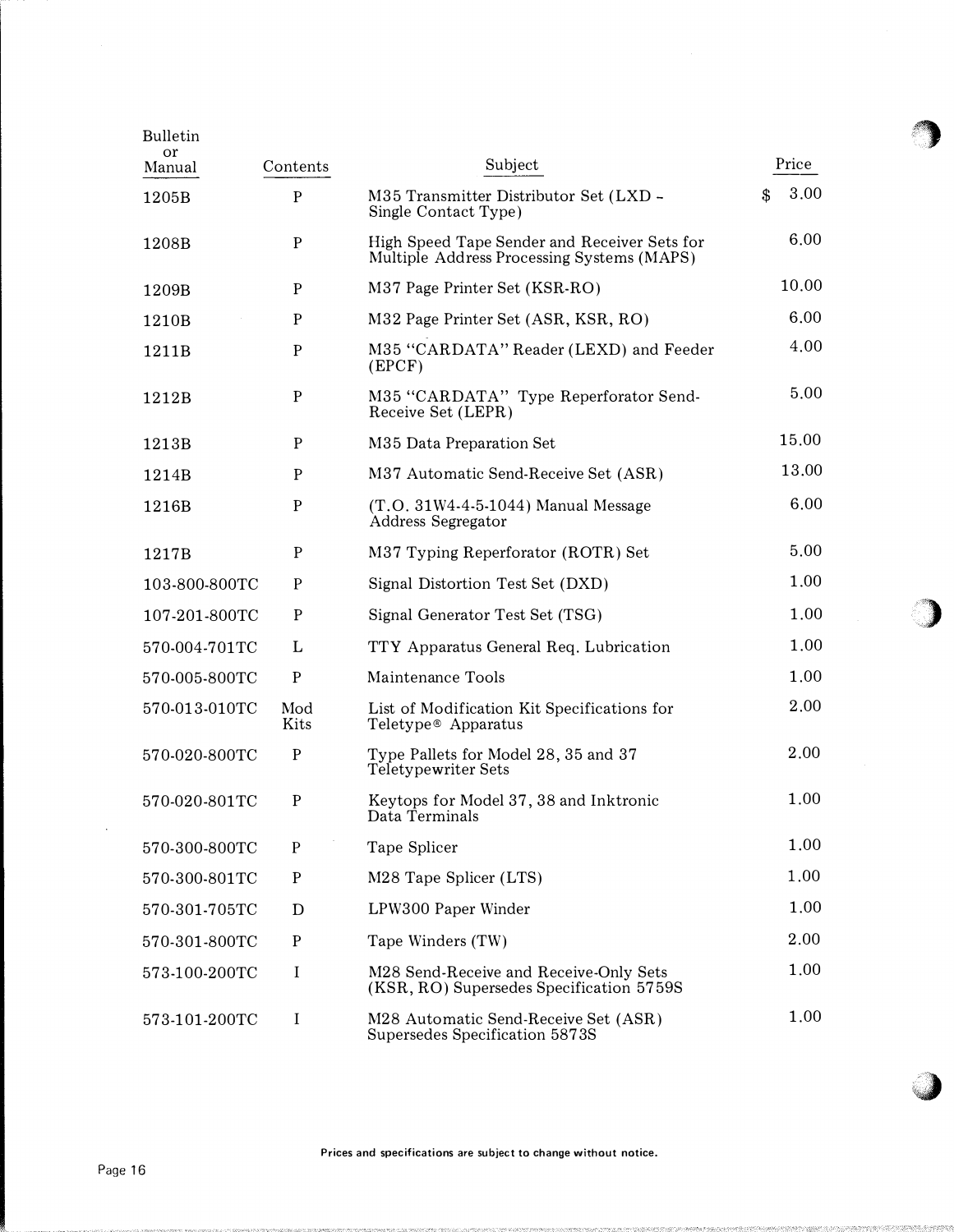| É. | Bulletin            |             |                                                                 |            |
|----|---------------------|-------------|-----------------------------------------------------------------|------------|
|    | <b>or</b><br>Manual | Contents    | Subject                                                         | Price      |
|    | 573-127-800TC       | $\mathbf P$ | Transmitter Distributor (Pivoted Head,<br>Multi-Contact) (LAXD) | \$<br>1.00 |
|    | 573-127-803TC       | P           | Transmitter Distributor (Pivoted Head,<br>Multi-Contact) (LCXD) | 1.00       |
|    | 574-020-800TC       | P           | Keytops for Model 32, 33 and 35<br>Teletypewriter Sets          | 1.00       |
|    | 574-235-800TC       | ${\bf P}$   | Self Contained Answer Back (LABD)                               | 1.00       |
|    | 582-001-100TC       | $\mathbf D$ | Desc. and Prin. of Oper. EIA Switch                             | 1.00       |
|    | 582-001-201TC       | $\mathbf I$ | M40 Answer Back-Installation                                    | 1.00       |
|    | 582-002-103TC       | D           | 40PWU101 Model 40 Paper Winder                                  | 1.00       |
|    | 582-900-100TC       | D           | Description Mag. Tape Terminal (MTT)                            | 1.00       |
|    | 582-900-701TC       | L           | Lubrication (MTT)                                               | 1.00       |
|    | 582-900-702TC       | D&R         | Removal and Replacement of Components (MTT)                     | 1.00       |
|    | 582-900-703TC       | D&R         | Disassembly and Reassembly (MTT)                                | 1.00       |

 $\big($ 

 $\overline{\mathbf{C}}$